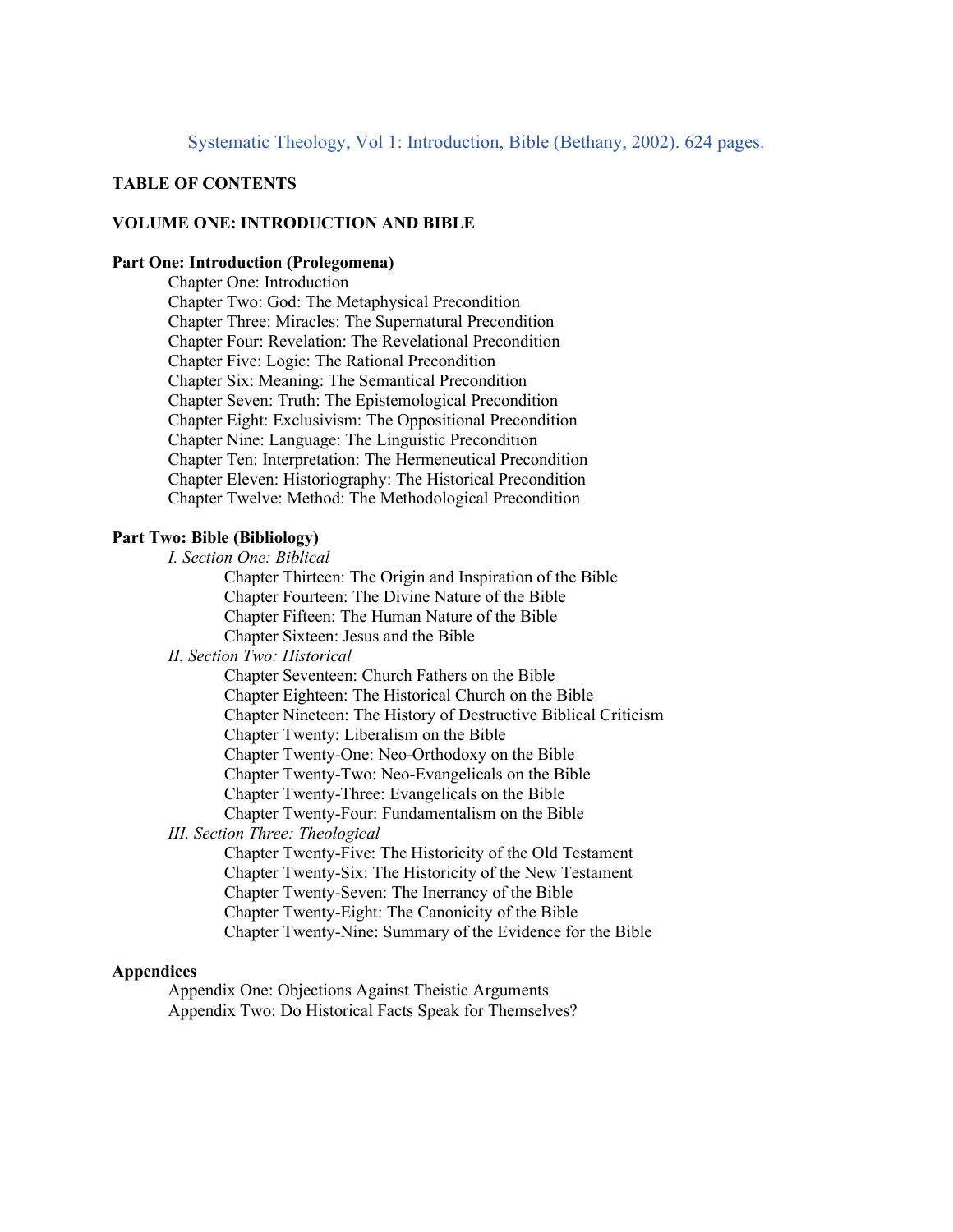# **TABLE OF CONTENTS**

# **VOLUME TWO: GOD AND CREATION**

#### **Part One: God (Theology Proper)**

Chapter One: Introduction Chapter Two: God's Pure Actuality and Simplicity Chapter Three: God's Aseity and Necessity Chapter Four: God's Immutability and Eternality Chapter Five: God's Impassibility and Infinity Chapter Six: God's Immateriality and Immensity Chapter Seven: God's Omnipotence and Omnipresence Chapter Eight: God's Omniscience Chapter Nine: God's Wisdom and Light Chapter Ten: God's Majesty, Beauty, and Ineffability Chapter Eleven: God's Life and Immortality Chapter Twelve: God's Unity and Trinity Chapter Thirteen: God's Holiness and Righteousness Chapter Fourteen: God's Jealousy and Perfection Chapter Fifteen: God's Truthfulness and Goodness (Love) Chapter Sixteen: God's Mercy and Wrath Chapter Seventeen: A Response to God's Attributes

# **Part Two: Creation**

Chapter Eighteen: Alternative Views on Creation Chapter Nineteen: The Origin of Material Creation Chapter Twenty: The Creation of Spiritual Creatures (Angels) Chapter Twenty-One: The Sustenance of All Creation Chapter Twenty-Two: God's Transcendence Over and Immanence in Creation Chapter Twenty-Three: God's Sovereignty Over Creation Chapter Twenty-Four: God's Providence in Creation

#### **Appendices**

Appendix One: Christology Appendix Two: Biblical References to Creation Appendix Three: Various Views on Origins Appendix Four: Various Views of the "Days" of Genesis Appendix Five: The Age of the Earth Appendix Six: The Scientific Evidence for Creation Appendix Seven: Pneumatology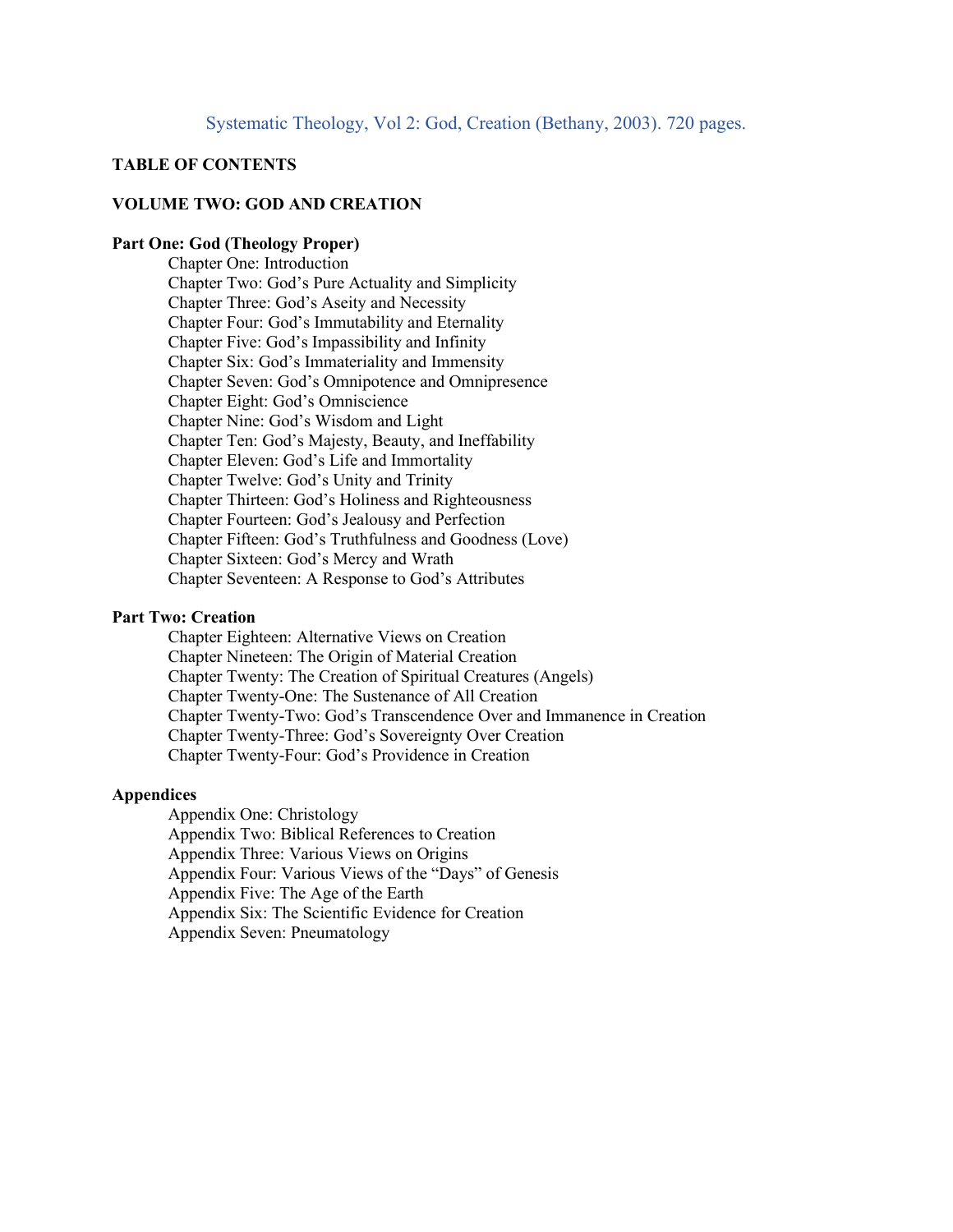### **TABLE OF CONTENTS**

### **VOLUME THREE: SIN AND SALVATION**

#### **Part One: Humanity and Sin (Anthropology and Hamartiology)**

Chapter One: The Origin of Human Beings Chapter Two: The Nature of Human Beings Chapter Three: The Origin of Sin Chapter Four: The Nature of Sin Chapter Five: The Effects of Sin Chapter Six: The Defeat of Sin

### **Part Two: Salvation (Soteriology)**

Chapter Seven: The Origin of Salvation Chapter Eight: The Theories of Salvation Chapter Nine: The Nature of Salvation Chapter Ten: The Evidence of Salvation Chapter Eleven: The Assurance of Salvation Chapter Twelve: The Extent of Salvation (Limited or Unlimited Atonement) Chapter Thirteen: The Extent of Salvation (Universalism) Chapter Fourteen: The Exclusivity of Salvation (Pluralism) Chapter Fifteen: The Results of Salvation (Infants and Heathen) Chapter Sixteen: The Condition for Salvation Chapter Seventeen: The Contents of Salvation

### **Appendices**

Appendix One: Does Human Life Begin at Conception? Appendix Two: Does Human Life Begin at Implantation? Appendix Three: Double-Predestination Appendix Four: Was Jesus a Physical Descendant of Adam? Appendix Five: Wesleyan Perfectionism